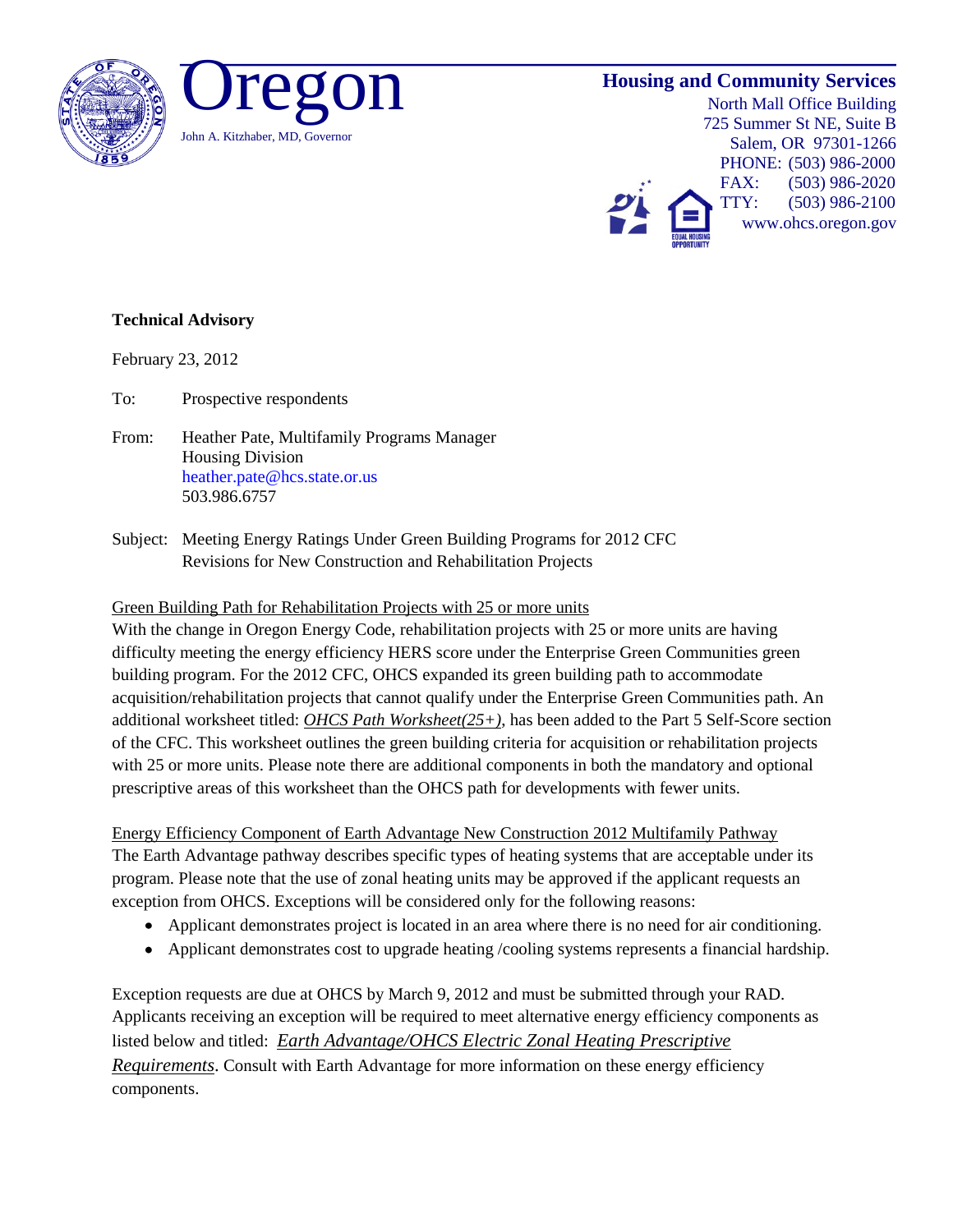Update on Enterprise Green Communities Program for New Construction

For the 2012 CFC, Enterprise Green Communities will allow low-rise multifamily new construction projects that are required to meet the NW ENERGY STAR standards under the 2011 Criteria, to certify by substituting the energy efficiency requirement of Earth Advantage New Construction 2012 Multifamily pathway for Criterion 5.1a.

Projects will still be required to follow all of the other mandatory requirements of the Enterprise Green Communities program including the rest of the energy efficiency components.

If you have questions regarding the Green Building pathways, please contact your Regional Advisor to the [Department](http://www.ohcs.oregon.gov/OHCS/DO_RegionalAdvisors.shtml) or Dan Elliott at [dan.elliott@hcs.state.or.us](mailto:dan.elliott@hcs.state.or.us)

**Please Note: These green building accommodations are only for the 2012 CFC.**